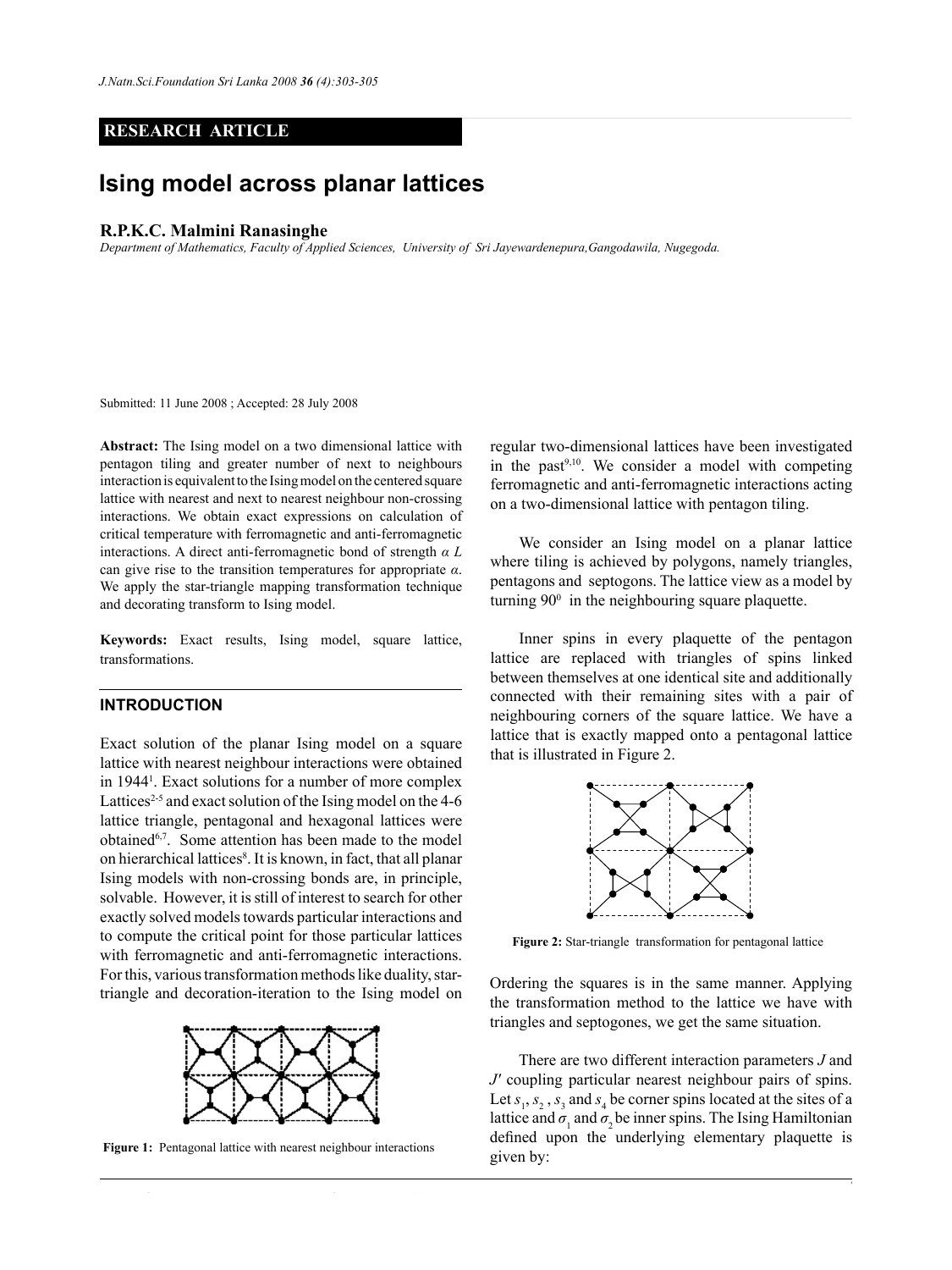$$
H = -J[\sigma_1(s_1 + s_2) + \sigma_2(s_3 + s_4)] - J'\sigma_1\sigma_2
$$

Additional spin *s* is introduced at each internal bond.



**Figure 3:** Effective coupling *k* 

The basic decoration-iteration transform is shown in Figure 3, where summing over the central spin *s* with coupling *L* gives rise to a new effective coupling *K*  between the primary vertex spins  $\sigma_1$ ,  $\sigma_2$ :

$$
\sum_{s} \exp[L s(\sigma_1 + \sigma_2)] = A \exp(K \sigma_1 \sigma_2) \qquad \dots (1) \qquad \text{Ising spin}
$$

Here  $\sigma_1$ ,  $\sigma_2 = \pm 1$ ,  $A = e^{-k/2}$ . The effective coupling parameter  $k' = \beta J'$ ,  $\beta = \frac{1}{k_{\beta}T}$ .  $K_{\beta}$  is the Boltman's Constant and T is the absolute temperature and we get  $A^2 = 4 \cosh(2L)$ .

The effective interaction between the spins *s* and  $\sigma_1$ ,  $\sigma_2$ is defined by

$$
K = \frac{1}{2} \log[\cosh(2L)] \quad \dots (2)
$$

This is limit to the case  $\frac{J}{2\beta T} > 0$ .

Summation in the partition function over the internal spins  $\sigma_1$ ,  $\sigma_2$  is the stat-triangle transformation and effective interaction follows the expression

$$
\sum_{\sigma_1 \sigma_2} e^{L\sigma + k/(s_1 + s_2)\sigma_1} = 2\cosh[L\sigma + \beta J(s_1 + s_2)] = \beta e^{k_1(s_1 + s_2)\sigma + k_2 s_1 s_2}
$$
  

$$
k = \beta J, \sigma = \pm 1, s_1 = \pm 1, s_2 = \pm 1
$$

We get an Ising model on the centered square lattice with the nearest-neighbours interaction  $k<sub>1</sub>$  and non-crossing diagonal interaction  $k<sub>2</sub>$ .

The isotropic nearest-neighbours interaction

$$
k_1 = \frac{1}{4} \left[ \frac{\cosh(L + 2k^{'})}{\cosh(L - 2k^{'})} \right]
$$

and the non-crossing diagonal interaction between next to nearest-neighbours

$$
k_2 = \frac{1}{4} \left[ \frac{\cosh 2L + \cos 4k}{\cosh (2L + 1)} \right]
$$

We introduce one decorating spin as well as the direct anti-ferromagnetic bond. If a direct anti-ferromagnetic

bond is stirred into the mix as well for good measure this becomes

$$
K = -\alpha L + \frac{1}{2} \log[\cosh(2L)] \qquad \qquad \dots (3)
$$

In this case summing over the intermediate spins gives

$$
K = -\alpha L + \frac{1}{2} \log \left[ \frac{(\exp(2L) + 1)^2 + (\exp(2L) - 1)^2}{(\exp(2L) + 1)^2 - (\exp(2L) - 1)^2} \right] \qquad \qquad \dots (4)
$$

along with an equation for the normalization factor

$$
A^{2} = 4 \frac{\left[\sinh{(2L)^{2}}\right]}{\sinh{(2K)}} \qquad \qquad \dots (5)
$$

Ising spins, which distribute on a plane decorated lattice and couple with their neighbouring spins by antiferromagnetic exchange interaction, are found to show a number of varieties in its magnetic properties<sup>10</sup>. Basically, the form of the transformation in both equations (3) and (4) meant that *three* transitions could occur for an Ising model.



Figure 4: (a) k is  $\approx$  -0.38 when  $\alpha \rightarrow 1$  Figure 4: (b)  $\alpha$  increased

For the square lattice Ising model for an individually decorated model, the minimum value of *K* is  $\approx$  -0.318 when  $\alpha \rightarrow l$  as in Figure 4(a). As  $\alpha$  increased further *K*(*L*) eventually becomes monotonically increasing function illustrated in Figure 4(b) where ferromagnetic transition disappears.

#### **Discussion**

In conclusion, the Ising model on a pentagonal lattice with nearest neighbour and next to nearest neighbour interactions are described by two parameters and is equivalent to the Ising model on the centered square lattice. Exact expressions were obtained to compute critical temperature when a model with competing ferromagnetic and anti-ferromagnetic interactions acting on a two-dimensional lattice with pentagon tiling. It is shown that lattice with a large number of nearest neighbour interaction parameters will also be exactly solvable.